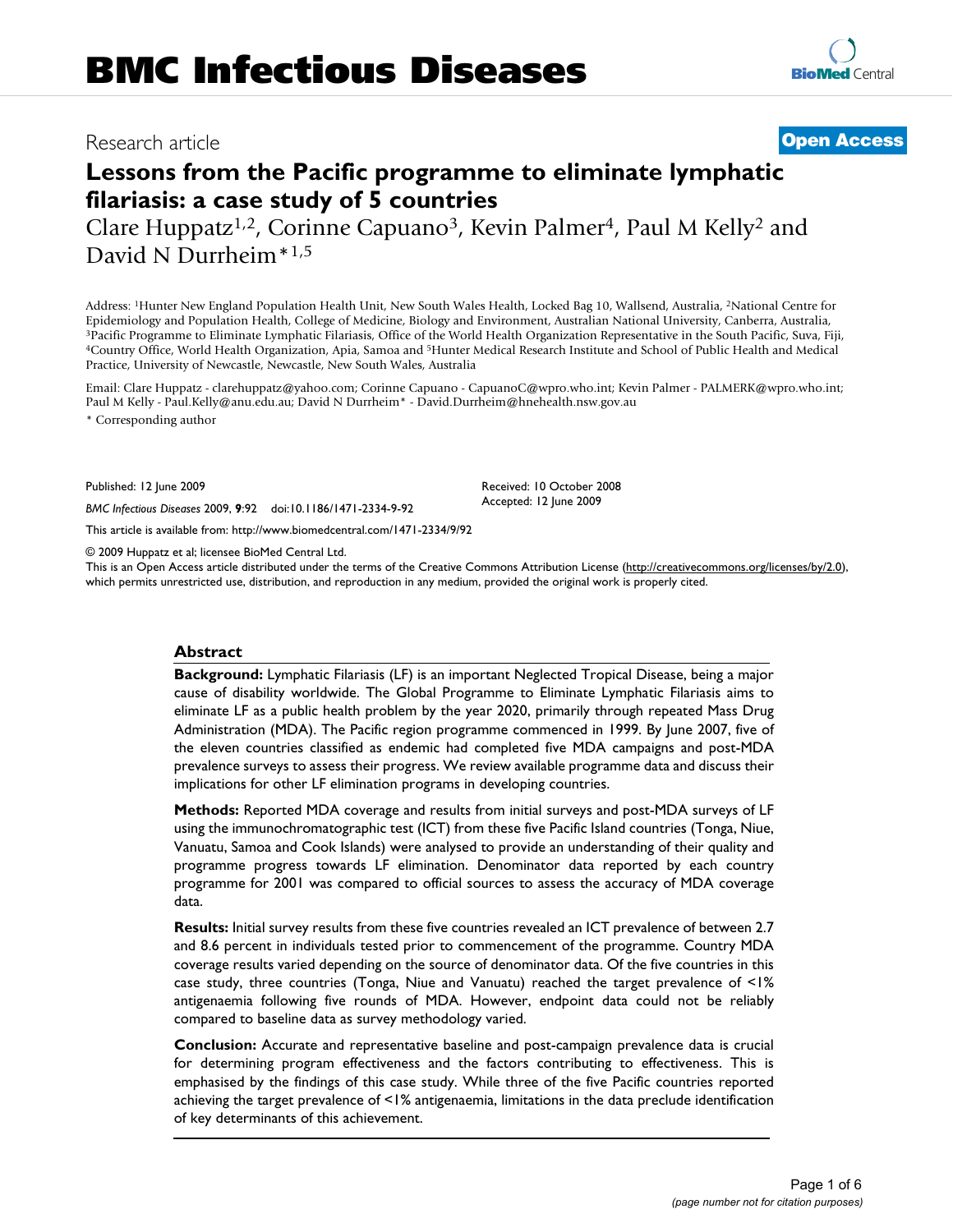### **Background**

Lymphatic filariasis (LF), an infection caused by a mosquito borne parasite, is the second leading cause of disability worldwide, affecting more than 120 million people in 80 countries [\[1-](#page-5-0)[3](#page-5-1)]. It is a major cause of physical and emotional suffering, as well as economic loss [[4](#page-5-2),[5](#page-5-3)]. The three species of nematode worm that cause LF are *Wuchereria bancrofti*, *Brugia malayi* and *Brugia timori* [[6](#page-5-4)]. Bancroftian filariasis accounts for 90% of cases worldwide [[6\]](#page-5-4), including all cases of LF in the Pacific [[2\]](#page-5-5).

In 1997 the World Health Organization (WHO) declared LF one of six potentially eradicable diseases [\[2\]](#page-5-5). Subsequently, the Global Programme to Eliminate Lymphatic Filariasis was established to eliminate LF as a public health problem by the year 2020. The principal strategy used to accomplish this is mass drug administration (MDA), which for most countries means administering a single dose of two drugs (albendazole and diethyl-carbamazine or albendazole and ivermectin) to ≥80% of the entire "at risk" population annually for four to six years [[6](#page-5-4)[,7\]](#page-5-6). Field experience suggests that this strategy will reduce microfilaraemia within the community to very low levels, potentially resulting in permanent interruption of transmission [\[6\]](#page-5-4). Follow-up surveys are the principle surveillance mechanism employed to assess the effectiveness of the MDA in decreasing the prevalence of LF in affected populations.

Historically, levels of filariasis and elephantiasis in the Pacific region were some of the highest documented in the world [\[2\]](#page-5-5). The Pacific region also has a long history of efforts to control filariasis; however, such efforts have been met with varying success. Some countries such as Wallis and Futuna had persistent and successful elimination programs for decades, whilst many others have experienced resurgence after reducing microfilaria prevalence to levels below 1% [\[2\]](#page-5-5).

The Pacific Programme to Eliminate Lymphatic Filariasis was launched in 1999, under the auspices of the World Health Organization (WHO). During the past seven years most Pacific Island Countries and Territories (PICTs) have completed initial surveys to map the extent of LF infection. Of the 22 PICTs, 11 were found to be endemic for LF. All endemic countries have commenced MDA with diethyl-carbamazine (DEC) and albendazole, targeting their whole populations, as all people in endemic countries are considered to be "at risk". Five additional countries had evidence of limited focal LF activity and three implemented localised treatment interventions. The principal diagnostic tool used in the Pacific is the immunochromatographic test (ICT), a simple card test with a high reported sensitivity and specificity, that measures the presence of *W. bancrofti* antigen in peripheral blood [[8](#page-5-7),[9](#page-5-8)].

By June 2007, five PICTs Cook Islands, Niue, Samoa, Tonga and Vanuatu, had completed five rounds of MDA and a post-MDA survey using a stratified cluster sample design to determine the effectiveness of their MDA program in reaching the goal of <1% antigenaemia prevalence (Figure [1](#page-2-0)) [\[2\]](#page-5-5).

The data from these five countries provide an opportunity to reflect on the progress of the Pacific Programme to date and provide information for planning future program activities. Lessons from the Pacific experience highlight some important issues that may be relevant to other LF elimination programs around the world.

#### **Methods**

Data were collected at country level during the delivery of each country's LF elimination program and reported to the WHO to permit collation of country and regional data. Reports included the number of people participating in each round of MDA and the results of the pre- and post-MDA prevalence surveys. It is important to note that regions within countries adopted different approaches to drug distribution using both a central distribution point and less commonly door to door delivery but this was not systematically recorded.

At the commencement of the Pacific Programme to Eliminate Lymphatic Filariasis, each country performed an initial survey to estimate LF antigenaemia prevalence. All countries except Niue reported using *convenience sampling* for these surveys, while Niue tested all residents. Estimates of LF antigenaemia prevalence were made from these surveys using ICT, calculated as the number of ICT positive individuals divided by the number of individuals on whom ICT tests were performed. This was expressed as a percentage and entered onto a spreadsheet, using Microsoft Excel (Microsoft Office XP Professional version). Confidence intervals were not calculated for initial surveys due to the use of convenience sampling.

Each country provided their estimated MDA coverage to the WHO as raw data and percentages of the whole population. This was calculated using the treated population, defined as the number of people provided with medication, divided by the population that was reported by the country's LF program as their total population for each year. This was expressed as a percentage and entered into a Microsoft Excel spreadsheet.

To determine the accuracy of the reported population data for each country, the reported population for each year was compared to other available official sources. To allow comparison across countries, the data for 2001 is presented, the year that three of the five countries conducted a census. Using the population figure supplied by official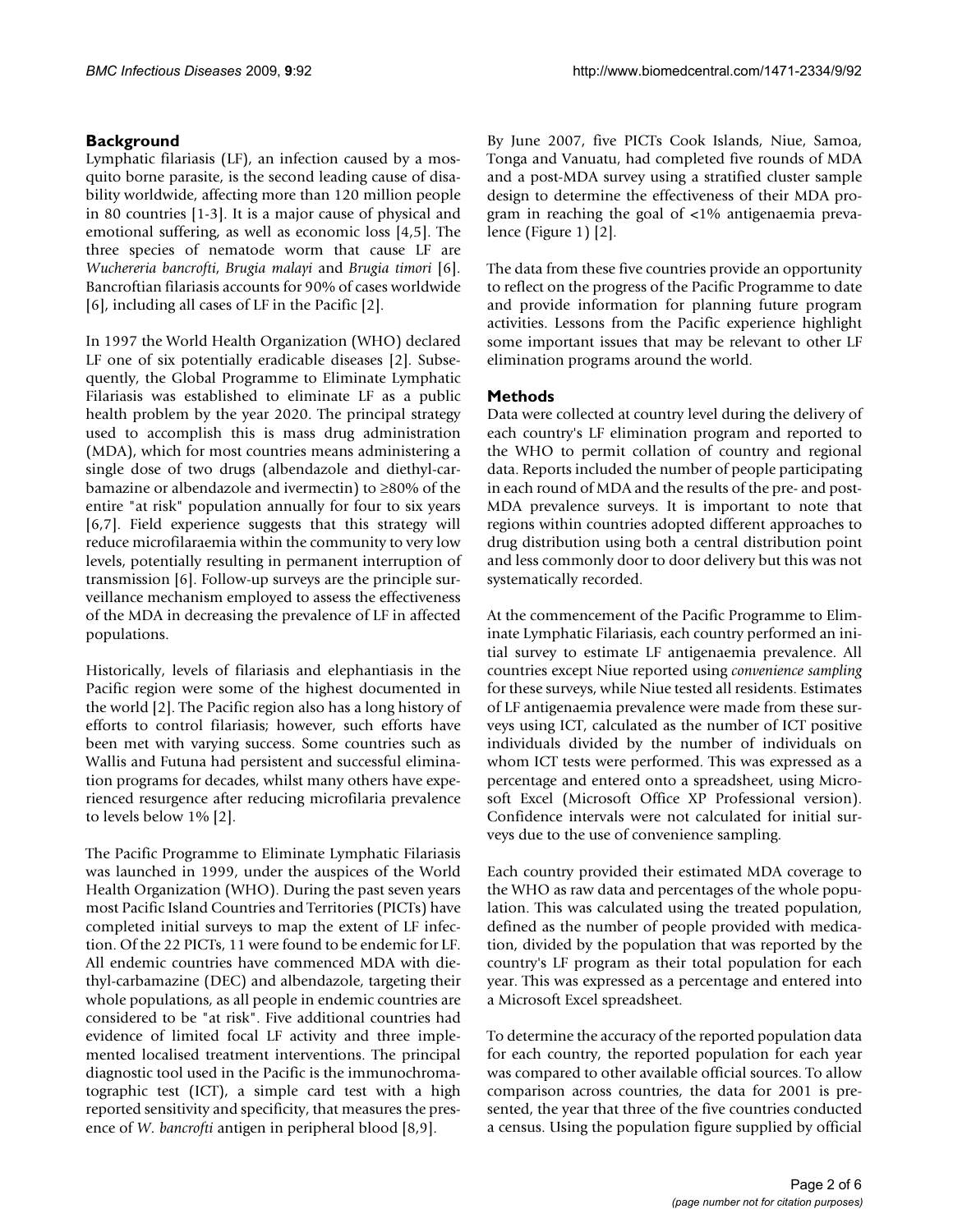<span id="page-2-0"></span>

Source: WHO/SP Office, 2007

#### **Figure 1 Map of the Pacific Region, highlighting case study countries**.

Government sources from each country, the MDA coverage was recalculated and compared to the reported MDA coverage.

At the completion of five rounds of MDA, four of the case study countries (Cook Islands, Samoa, Tonga and Vanuatu) performed a post-MDA prevalence survey using a *stratified cluster sampling* design to determine if the target of <1% prevalence by ICT had been attained. Stratified cluster sampling was performed by dividing each country into a number of implementation units, with the probability of towns and villages based on population size and geographic location. Within each unit, a random sample of villages was selected and all eligible residents of these villages were encouraged to be tested.

Post-MDA prevalence data was calculated as the number of ICT positive individuals divided by the number of individuals on whom ICT tests were performed. A 95% confidence interval was calculated for all countries other than Niue using the Binomial Stats program, "JavaStat" [\[10](#page-5-9)].

Between 1999 and 2004, in contrast to the other countries included in this paper, Niue performed three *whole population* prevalence surveys using ICT. Prevalence was calculated as previously described.

The collection and analysis of data was undertaken as part of routine program activities for the Pacific Programme to Eliminate Lymphatic Filariasis and ethical approval was not required.

#### **Results**

Initial survey results revealed an ICT prevalence of less than 10% in all five countries, ranging from 8.6% in the Cook Islands to 2.7% in Tonga (Figure [2\)](#page-3-0). The survey methodology was not standardised for Tonga, Samoa, Cook Islands and Vanuatu, and simply described as "*convenience sampling*".

MDA coverage, as reported by each country during the five rounds of MDA varied from 57–99% (Table [1\)](#page-3-1).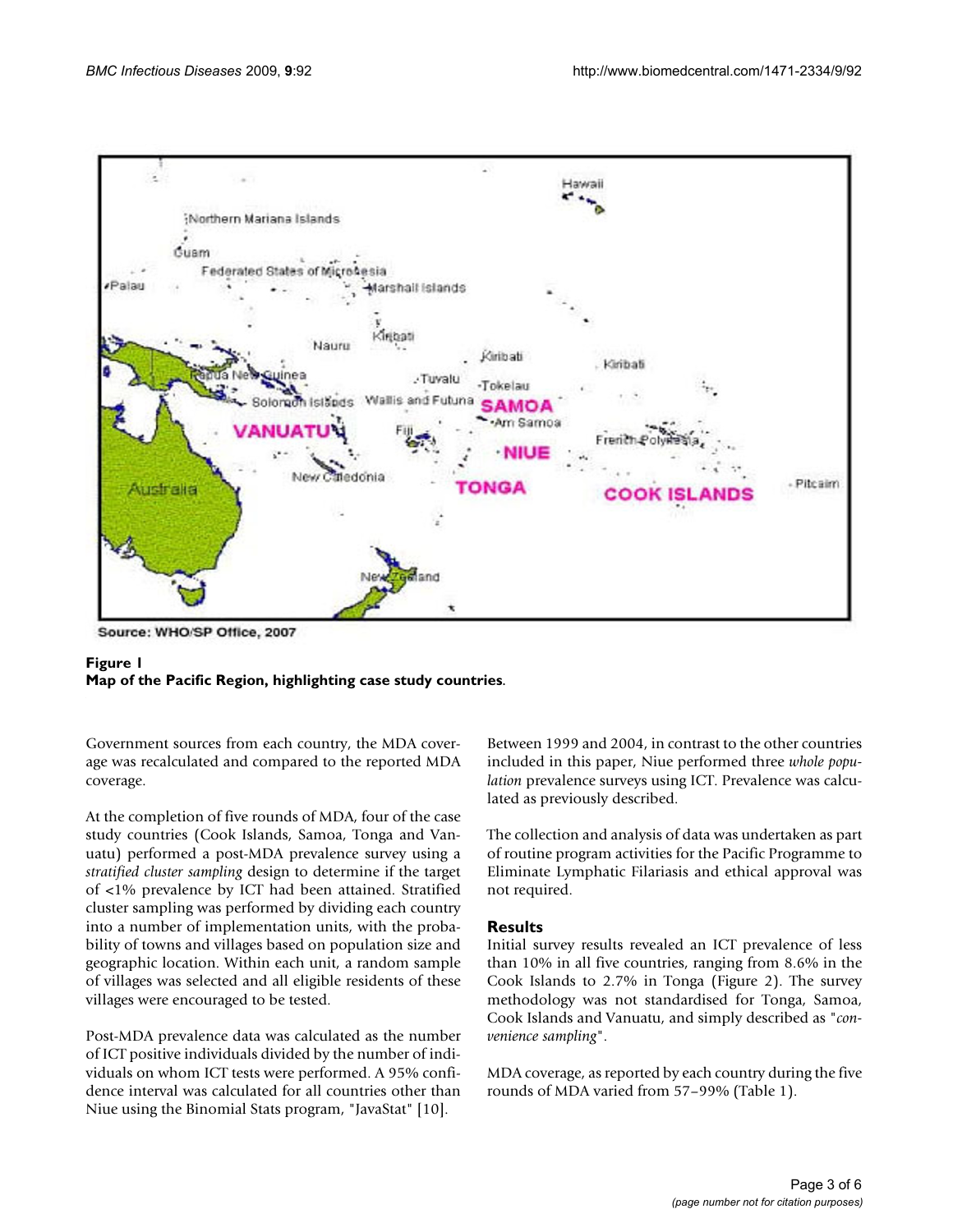<span id="page-3-0"></span>

Figure 2 **Lymphatic filariasis antigenaemia prevalence in Pacific case study countries, baseline and post-MDA surveys**.

For all countries except the Cook Islands, the MDA coverage rate decreased when population totals from official population statistics were used. For example for 2001, a year in which each of the case study countries conducted a census, the comparable MDA coverage using LF program reported population denominators compared to official government statistics, respectively, were: Cook Islands – 64% vs. 77%; Niue – 99% vs. 95%; Samoa – 68% vs. 67%; Tonga – 79% vs. 77%; and Vanuatu – 84% vs. 80%).

The baseline and post-MDA ICT prevalence rates reported by the countries were: Cook Islands 8.6% (162 of 1884 positive) in 1999 to 1.3% (33 of 2202 positive) in 2005; Niue 3.1% (56 of 1794 positive) in 1999 to 0.2% (3 of 1285 positive) in 2004; Samoa 4.5% (317 of 7006 positive) in 1999 to 1.1% (48 of 12719 positive) in 2004; Tonga 2.7% (108 of 4002 positive) in 1999/2000 to 0.4% (11 of 2927 positive) in 2006; and Vanuatu 4.8% (209 of

<span id="page-3-1"></span>**Table 1: Mass Drug Administration (MDA) coverage reported by country LF programmes**

| Reported MDA coverage of population (%) |                     |    |                         |    |                     |
|-----------------------------------------|---------------------|----|-------------------------|----|---------------------|
| <b>COUNTRY</b>                          | I <sup>st</sup> MDA |    | 2nd MDA 3rd MDA 4th MDA |    | 5 <sup>th</sup> MDA |
| Cook Islands                            | - 62                | 64 | 98                      | 88 | 93                  |
| Niue                                    | 94                  | 99 | 82                      | 78 | 85                  |
| Samoa                                   | 90                  | 57 | 68                      | 60 | 80                  |
| Tonga                                   | 79                  | 84 | 91                      | 86 | 85                  |
| Vanuatu                                 | 83                  | 84 | 84                      | 87 | 85                  |

4362 positive) in 1998 to 0.2% (18 of 7576 positive) in 2005 (Figure [2](#page-3-0)).

In Niue three cross-sectional population surveys were conducted. Niue reported an initial prevalence of 3.1% by ICT (56/1794). After two and five rounds of MDA, prevalence dropped to 1.5% (22/1630) in 2001 and subsequently to 0.2% (3/1285) in 2004.

#### **Discussion**

Niue provides a unique case study because reliable crosssectional population data was available. Niue results indicate that five rounds of MDA with coverage between 78– 99% can decrease ICT prevalence from 3.1% to 0.2%. This finding supports the premise of the WHO-recommended strategy, that four to six rounds of MDA with high population coverage  $(\geq 80\%)$ , will successfully reduce the prevalence of LF infections to a level where interruption of transmission is believed to occur [[7\]](#page-5-6).

Mathematical modelling by Michael et al (2000) has predicted that post-MDA LF prevalence will be influenced by higher LF prevalence at baseline, high MDA coverage and the use of vector control measures [\[11](#page-5-10)]. Unfortunately, inaccurate initial prevalence data preclude exact determination of the change in prevalence for these case study countries, other than Niue. A relatively low initial prevalence (3.1%) and high MDA coverage in Niue (>80% coverage in four MDA rounds) may have contributed to the progress seen in this country.

Niue, Tonga and Vanuatu attained the Pacific Programme's target of an ICT positive prevalence of <1% following five rounds of MDA. The remaining two countries (Cook Islands and Samoa) closely approached but failed to achieve that target. As a result both countries conducted an additional MDA round in 2006, with Cook Islands achieving 94% coverage and Samoa, 93% coverage.

Local vector species and control strategies differ between the case study countries. For these PICTs, the predominant vector species are *Aedes polynesiensis* (Cook Islands, Samoa), *Ae. cooki* (Niue), *Ae. tabu* (Tonga), *Ae. oceanicus* (Samoa, Tonga) and *Anopheles farauti* (Vanuatu) [\[12\]](#page-5-11). In addition, Samoa has *Ae. samoanus*, *Ae. tutuilae* and *Ae. upolensis*, while Tonga has *Ae. tongae* [\[12\]](#page-5-11). It is of interest that the main LF vector in the two countries with the highest post-MDA survey results (Samoa and Cook Islands) is *Ae. polynesiensis*. This mosquito species is of particular concern in the Pacific region, as there are currently no effective measures of control and it exhibits a trait called "limitation", meaning the mosquito becomes more efficient at transmitting LF when the prevalence within the population is low [\[12](#page-5-11)]. The relative contribution of the presence of this vector species, baseline LF antigenaemia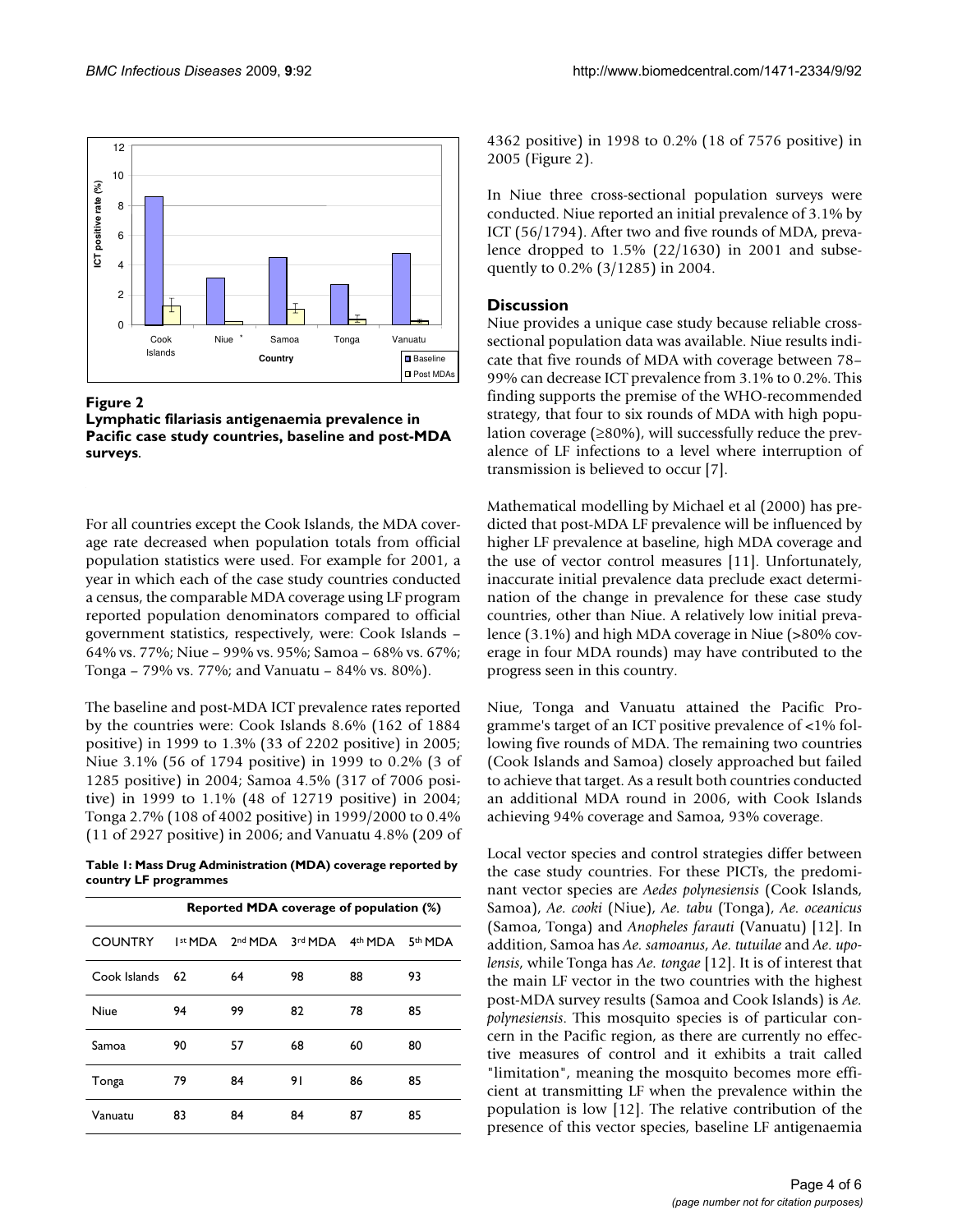prevalence and lower MDA coverage to Samoa and Cook Islands post-MDA prevalence is not known.

Vanuatu's primary LF vector is an *Anopheles sp*., which is also responsible for the transmission of malaria. Vanuatu has been implementing a treated bed-net programme since 1988. Models theorise that adding vector control to MDA campaigns will decrease the number of years required to meet the target prevalence, for a given baseline endemicity [\[11](#page-5-10)]. Again, the contribution of an *Anopheles* vector and a treated bed-net programme on the post-MDA prevalence of 0.2% in Vanuatu after five MDAs is not known.

Unfortunately, a lack of data precludes conclusions being drawn about which factors influenced the apparent decrease in prevalence for these countries and the degree to which MDA was associated with a decrease. Most countries used non-standardised methods, with different sample sizes and convenience sampling to establish their prevalence at the start of the programme. While this is understandable due to logistic issues that are common in developing countries [\[13](#page-5-12)], it limits comparisons between initial and post-MDA LF antigenaemia prevalence except in Niue where the entire available population was included in each survey.

The Pacific Programme to Eliminate Lymphatic Filariasis' strategy called for five rounds of MDA followed by a prevalence survey to assess the impact. Unlike the global programme, which aimed for ≥80% coverage of the "at risk" population, no specific target was set for the level of coverage to be reached at a national level within each country. Similarly, a coverage survey was not carried out to assess the true coverage achieved. It is likely that higher MDA coverage has contributed to the low prevalence measured in the countries that achieved the programme target. However, it is unfortunate that data limitations preclude exploration of the relationship between coverage levels and program performance. Inaccurate denominator population statistics are common in the Pacific and other regions in the world where LF programmes are underway or planned. Therefore, an independent means of assessing MDA coverage should be considered.

Even if true denominator data was available for each country for every year, estimates of MDA coverage should be viewed with some caution, as it may only reflect drug distribution, rather than drug consumption. A study from India reported that up to 25% of people who received medications during an MDA did not actually take them [[14](#page-5-13)]. Anecdotal reports to the WHO advised that the majority of Pacific MDAs were not "directly observed therapy", and as such, it is unknown whether all drugs were consumed. Directly observed therapy is highly recommended for LF programmes as it may increase compliance with drug administration and allow a more accurate estimate of MDA coverage.

Community members who do not participate in MDA may serve as reservoirs of LF infection [[15\]](#page-5-14) and it has been recommended that social research approaches should be used to explore barriers to MDA compliance [\[16](#page-5-15),[17\]](#page-5-16). One of the recommendations of the Pacific Programme to Eliminate Lymphatic Filariasis is that if countries do not reach the post-MDA survey goal of <1% antigenaemia, targeted MDA and vector control should be considered. Clearly administration of targeted MDA will require the identification of groups that do not participate in the MDA and a recommendation of a minimum coverage to be reached. The use of appropriate social science methods in conjunction with a representative MDA coverage survey, could independently measure MDA coverage as well as uncover attitudes, behaviours or beliefs that may impact on the success of future LF elimination efforts. Coverage surveys should also determine what proportion of doses was actually administered under direct observation.

#### **Conclusion**

It is encouraging to observe that countries in the Pacific Programme to Eliminate Lymphatic Filariasis are achieving their LF elimination targets. Niue, Tonga and Vanuatu have all achieved the target of an LF antigenaemia prevalence of <1%, following five rounds of MDA. Although four to six rounds of MDA appear to diminish antigenaemia prevalence, essential for interrupting LF transmission, it is likely that baseline prevalence, MDA coverage and the presence of an efficient vector, such as *Aedes polynesiensis*, are important determinants of post-MDA outcome. This case study from the Pacific highlights the importance of collecting valid and representative data before initiating and during the delivery of public health programmes to learn about the factors that inhibit or promote target attainment.

#### **Competing interests**

The authors declare that they have no competing interests.

#### **Authors' contributions**

CH: analysis and interpretation of data, drafting of manuscript, critical revision of manuscript for important intellectual content. CC: acquisition of data, analysis and interpretation of data, critical revision of manuscript for important intellectual content. KP: acquisition of data, interpretation of data, critical revision of manuscript for important intellectual content. PMK: analysis and interpretation of data, critical revision of manuscript for important intellectual content, study supervision. DND: analysis and interpretation of data, drafting of manu